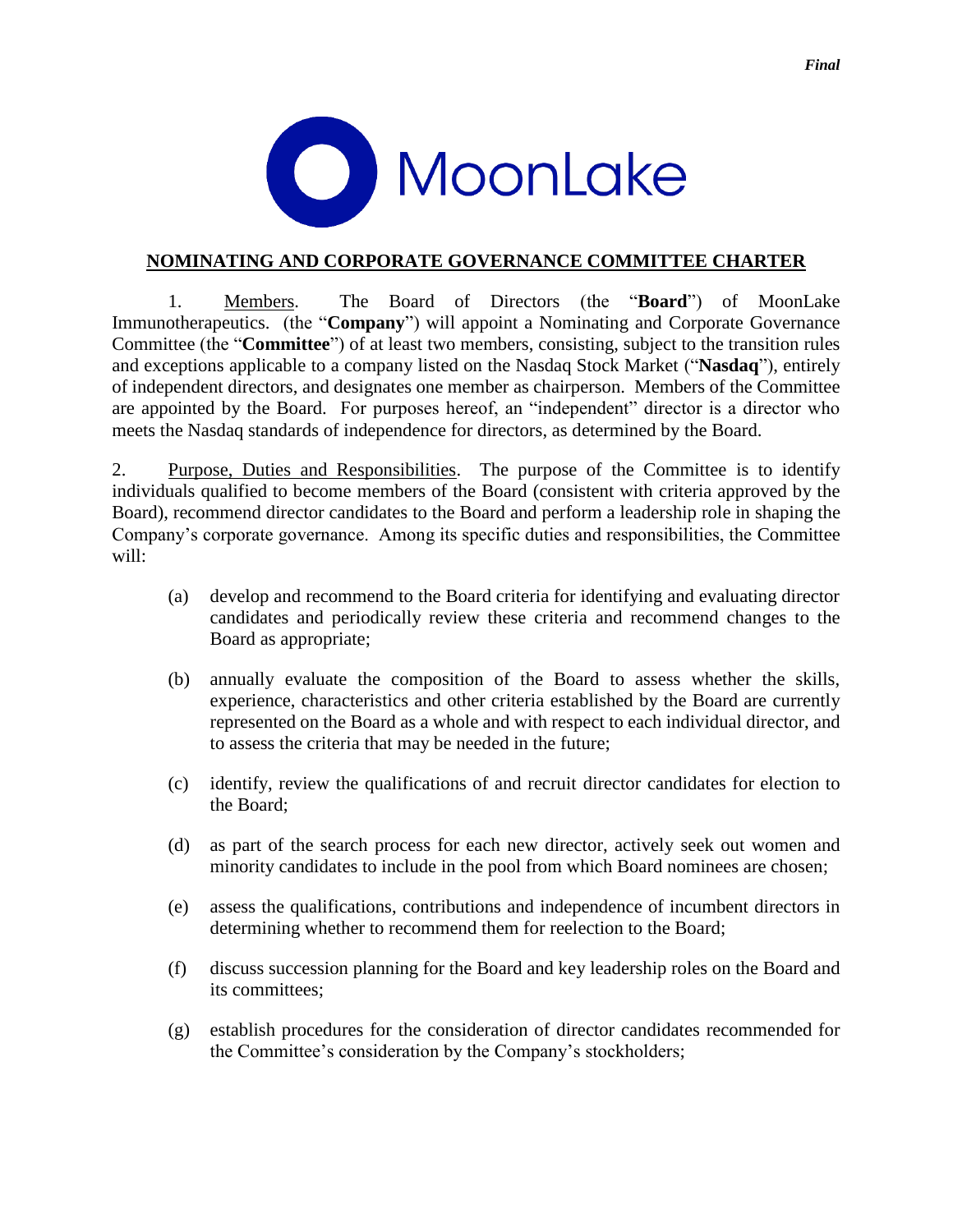- (h) recommend to the Board director candidates for election or reelection to the Board at the Company's annual meeting of stockholders;
- (i) recommend to the Board director candidates to be elected by the Board as necessary to fill vacancies and newly created directorships;
- (j) develop and recommend to the Board a set of corporate governance principles, annually review these principles and recommend changes to the Board as appropriate;
- (k) Periodically review the Board's leadership structure and recommend changes to the Board as appropriate;
- (l) make recommendations to the Board concerning the size, structure, composition and functioning of the Board and its committees;
- (m) review and assess the channels through which the Board receives information, and the quality and timeliness of information received;
- (n) oversee the orientation process for new directors and ongoing education for incumbent directors;
- (o) oversee the evaluation of the Board and its committees;
- (p) oversee succession planning for positions held by executive officers, and review succession planning and management development at least annually with the Board, including recommendations and evaluations of potential successors to fill such positions;
- (q) oversee the Company's stockholder engagement program, and make recommendations to the Board regarding its involvement in stockholder engagement; and
- (r) annually evaluate the performance of the Committee and the adequacy of the Committee's charter and recommend changes to the Board as appropriate.

3. Subcommittees. The Committee may delegate its duties and responsibilities to one or more subcommittees as it determines appropriate.

4. Outside advisers. The Committee will have the authority to retain such outside counsel, experts and other advisers as it determines appropriate to assist it in the full performance of its functions, including any search firm used to identify director candidates, and will receive appropriate funding, as determined by the Committee, from the Company, for the payment of compensation to any such advisors and for the payment of ordinary administrative expenses that are necessary or appropriate in carrying out the Committee's duties.

5. Meetings. The Committee will meet as often as may be deemed necessary or appropriate, in its judgment, at such times and places as the Committee or its chairperson